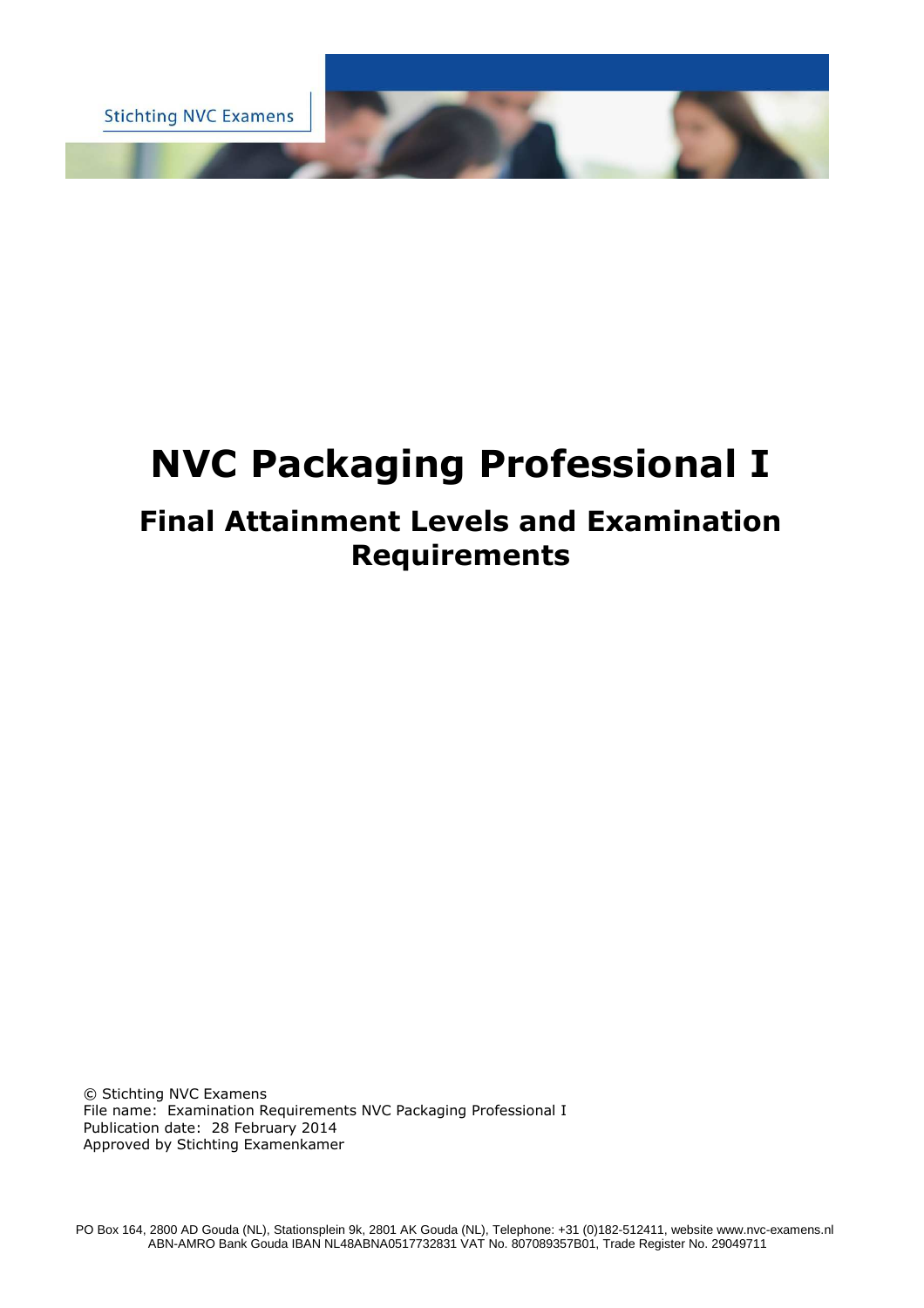

## **Table of Contents**

| 2.5<br>2.7                                                     |  |
|----------------------------------------------------------------|--|
|                                                                |  |
| 4.2.2 Product- and packaging specification and procurement  12 |  |
|                                                                |  |
|                                                                |  |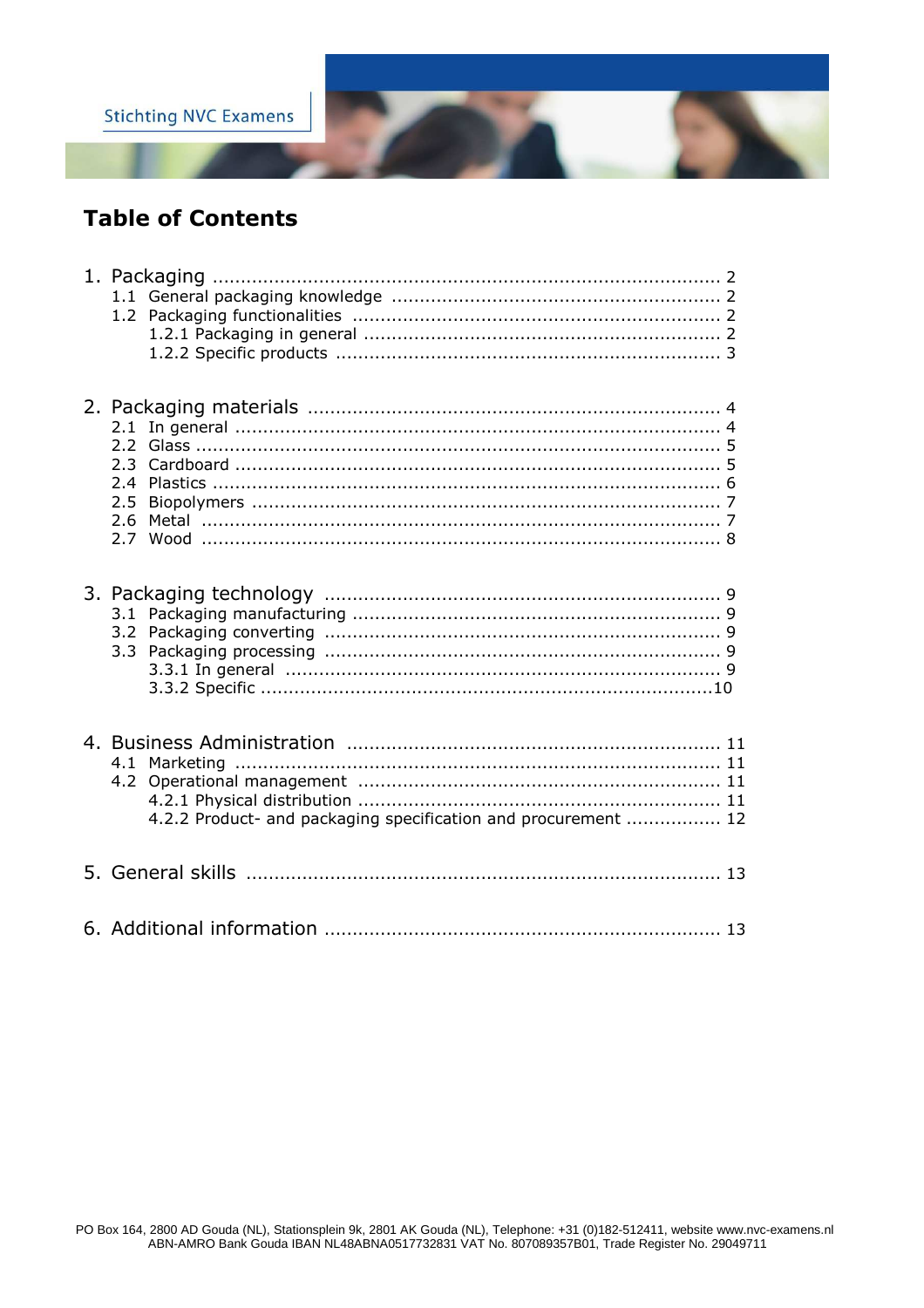

## **General information**

There are no specific admission requirements for participation in the NVC Packaging Professional I exam. However, it is advised that the individual has successfully completed secondary technical and/or economic education. In addition, knowledge and understanding of the natural sciences at Higher General Secondary Education (HAVO) or pre-university education (VWO) level is presumed.

These final attainment levels (the subjects that should be tested) and examination requirements (the way of testing) apply to all NVC Packaging Professional II Exams. Changes to these final attainment levels and examination requirements are made in accordance with the Regulations and Appeals Procedure NVC Packaging Professional (see Additional Information).

The final attainment levels are arranged according to main and subtopics.

#### **General comments on the examination requirements NVC Packaging Professional I**

The graduated candidate has demonstrated a solid knowledge of the production, characteristics, and the possibilities and limitations of packaging materials and means. Taking packaging materials as the starting point, the candidate is able to identify, put in correct context, and solve all possible product-packaging problems at a middle management level in a co-directive or co-executive way.

This means a graduated candidate does not need to have the knowledge to choose the right packaging for a product, but should be able to explain why the packaging was chosen, based on packaging in combination with the packed product.

Based on this the graduated candidate fits the competence profile for an Packaging Technologist.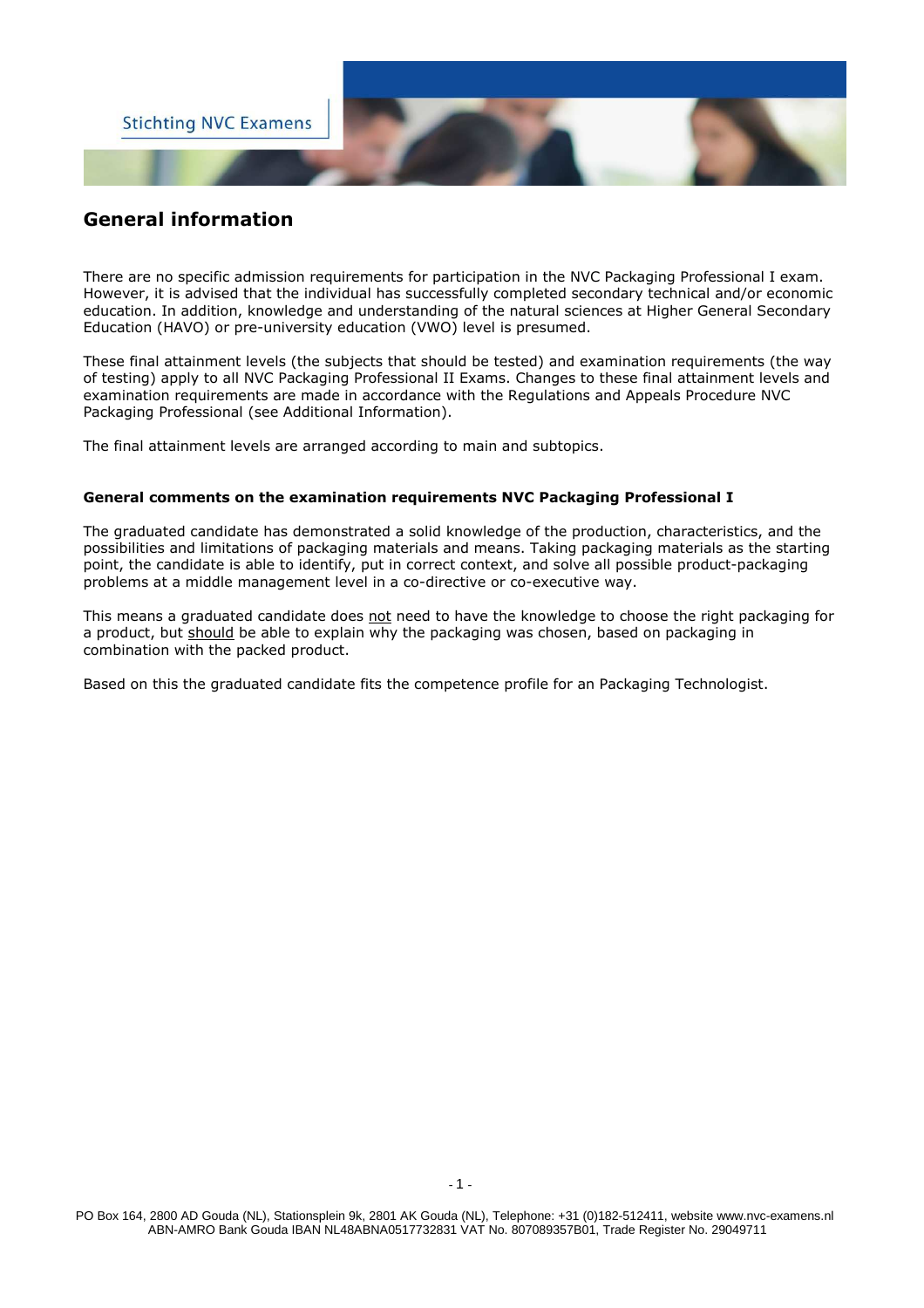

## **1. Packaging**

#### **1.1 General packaging knowledge**

#### *Knowledge*

The examination candidate has knowledge of common packaging technology, such as primary, secondary, and tertiary packaging; cartoning; permeability; edge crush resistance; etc.

The examination candidate has knowledge of the structure of the supply chain of packaged products.

#### *Insight*

The examination candidate has insight into the way the supply chain of packaged products works and the different forces that work in this chain.

The examination candidate demonstrates insight into the complexity and nature of the regulations dealing with packaging.

The examination candidate has insight into the hierarchy and impact of environmental factors that are important for packaging materials and printing technologies.

#### *Skills*

The examination candidate has the skill to find information about the various rules and regulations applicable to packaging.

#### *Attitude*

The examination candidate realises the place of his/her own company in the supply chain and the field of influences it is in.

#### **1.2 Packaging functionalities**

#### **1.2.1 Packaging in general**

#### *Knowledge*

The examination candidate has knowledge of the various main functions from the functional model for packaging.

The examination candidate has knowledge of the functionalities of packaging and is able to use this to set up packaging requirements.

#### *Insight*

The examination candidate has insight into the way packaging functions are composed in order to make the packaging fulfil the functions.

The examination candidate has the insight to place a functionality of a package in a functional model under the main functions (conserve/protect, distribute, and inform).

The examination candidate has insight into the mutual relationship between the functionalities and the packaging.

The examination candidate has insight into methods of analysis and assessment of packaging functionalities.

#### *Skills*

The examination candidate has the skills to recognise the functionalities of the functional model and apply them in the various packaging matters.

The examination candidate has the skills to write out all the necessary packaging and user functionalities, based on the main functionalities.

The examination candidate has the skills to gather all the necessary information for setting up the requirements for a packaging to fulfil its functions.

PO Box 164, 2800 AD Gouda (NL), Stationsplein 9k, 2801 AK Gouda (NL), Telephone: +31 (0)182-512411, website www.nvc-examens.nl ABN-AMRO Bank Gouda IBAN NL48ABNA0517732831 VAT No. 807089357B01, Trade Register No. 29049711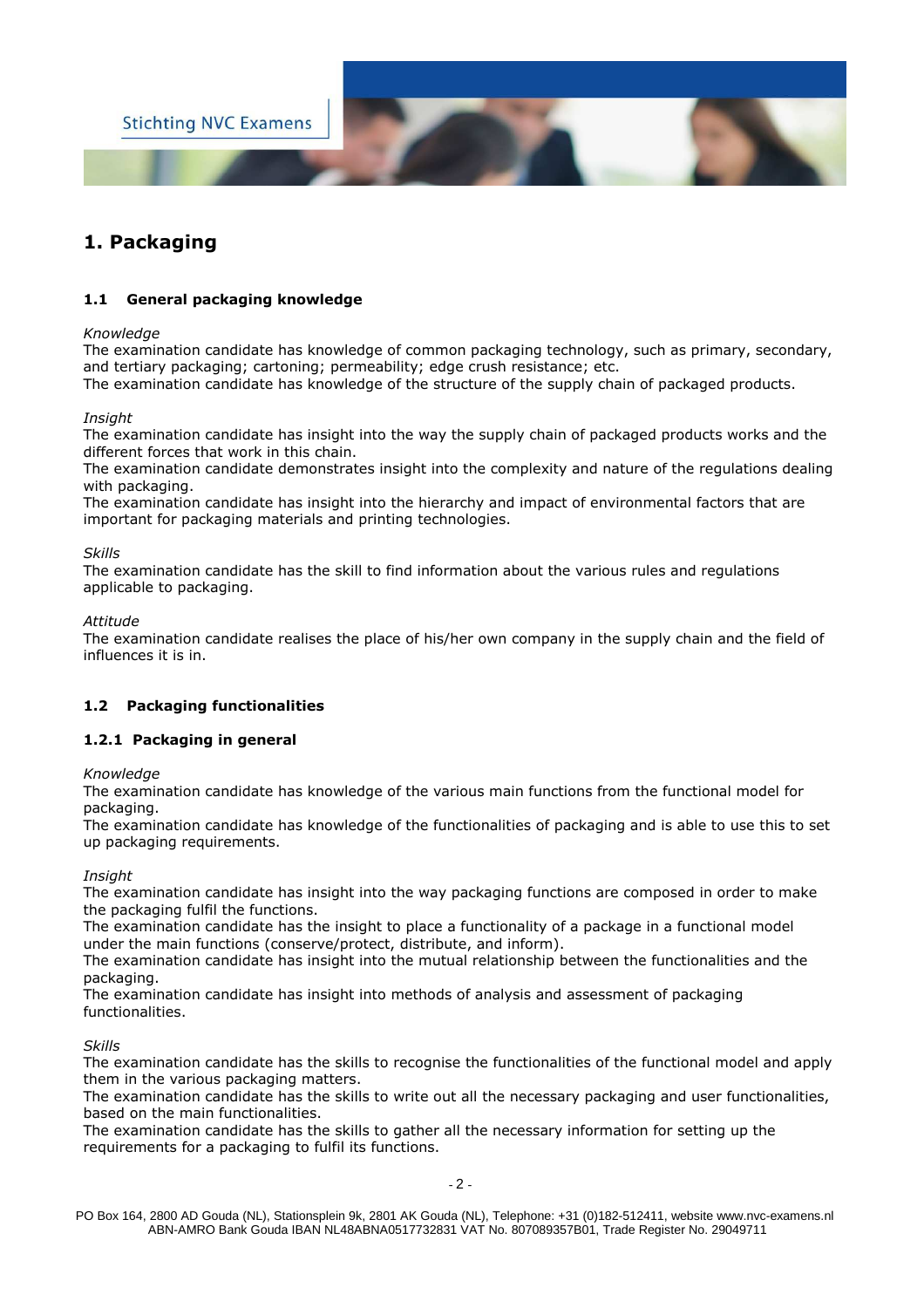

The examination candidate has the skills to name the functionalities of a package with issues concerning the product-packaging combination.

The examination candidate has the skills to explain packaging solutions with his/her knowledge about the required packaging and user functionalities.

#### *Attitude*

The examination candidate is attentive to new combinations of the various packaging functions in daily practice.

The examination candidate is attentive to the functions of packaging that are used in his/her own company and looks for possible improvements.

#### **1.2.2 Specific products**

#### *Knowledge*

The examination candidate has knowledge of the existence of the various product groups. The examination candidate has knowledge of the vulnerabilities of the various product groups. The examination candidate has knowledge of the general requirements for packaging for the various product groups.

#### *Insight*

The examination candidate has insight into the vulnerabilities of the various product groups. The examination candidate has insight into the biological, biochemical, chemical, physical, and mechanical processes that can lead to quality loss in the packaged product of the various product groups. The examination candidate has insight into the assessment of the suitability of the chosen material considering the vulnerabilities of a product.

The examination candidate has insight into the level of vulnerability the various products have.

#### *Skills*

The examination candidate has the skills to set up functional requirements for packaging materials based on the vulnerabilities of products.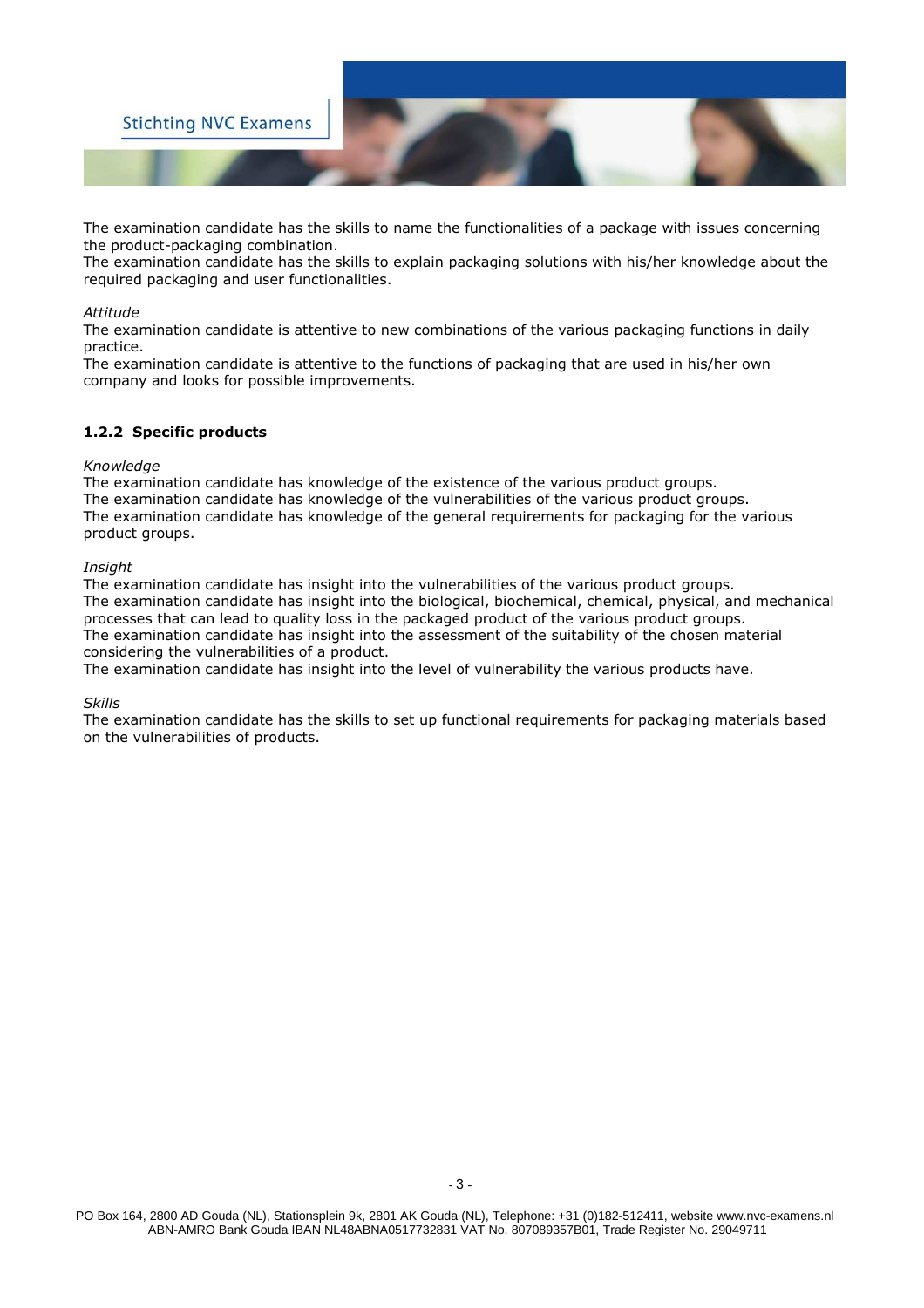

## **2. Packaging materials**

#### **2.1 In general**

#### *Knowledge*

The examination candidate has general knowledge of the characteristics of packaging materials. The examination candidate has knowledge of the production process of packaging materials at an operational level.

The examination candidate has knowledge of types and classifications of packaging materials: types and sorts.

The examination candidate has knowledge of the relationship between the composition and the characteristics of a material.

#### *Insight*

The examination candidate has insight into the material characteristics that are required for a certain application.

The examination candidate has insight into the molecular structure of packaging materials.

The examination candidate has insight into the opportunities regarding each material as packaging material and the corresponding critical factors at an operational level.

The examination candidate has insight into the way in which the most important characteristics are related to each other.

The examination candidate has insight into the hierarchy and impact of important environmental aspects. The examination candidate has insight into the costs of materials.

The examination candidate has insight into the opportunities and restrictions of packaging materials at an operational level.

The examination candidate has insight into the composition of materials at the molecular level because of his/her knowledge of the characteristics of the various materials.

#### *Skills*

The examination candidate has the skills to acquire information about specific characteristics of materials. The examination candidate has the skills to evaluate the suitability of materials for various applications because of his/her knowledge of material characteristics.

The examination candidate has the skills at an operational level to explain the characteristics of packaging materials.

The examination candidate has the skills to explain material choices based on the characteristics of the packaged product.

The examination candidate has the skills to recognise the main groups of materials and to give a reasonable indication based on the packaging and product.

The examination candidate has the skills to indicate how individual material characteristics can be influenced.

#### *Attitude*

The examination candidate is attentive to new developments in the field of packaging materials. The examination candidate is attentive to the use of packaging materials in relation to the characteristics of these materials in practice.

The examination candidate is able to analyse the characteristics of the materials that are used in his/her own company in order to achieve optimal results.

The examination candidate is attentive to the use of each individual material in relation to the characterics of the material.

The examination candidate is attentive to trends and developments in the application of each individual material in packaging.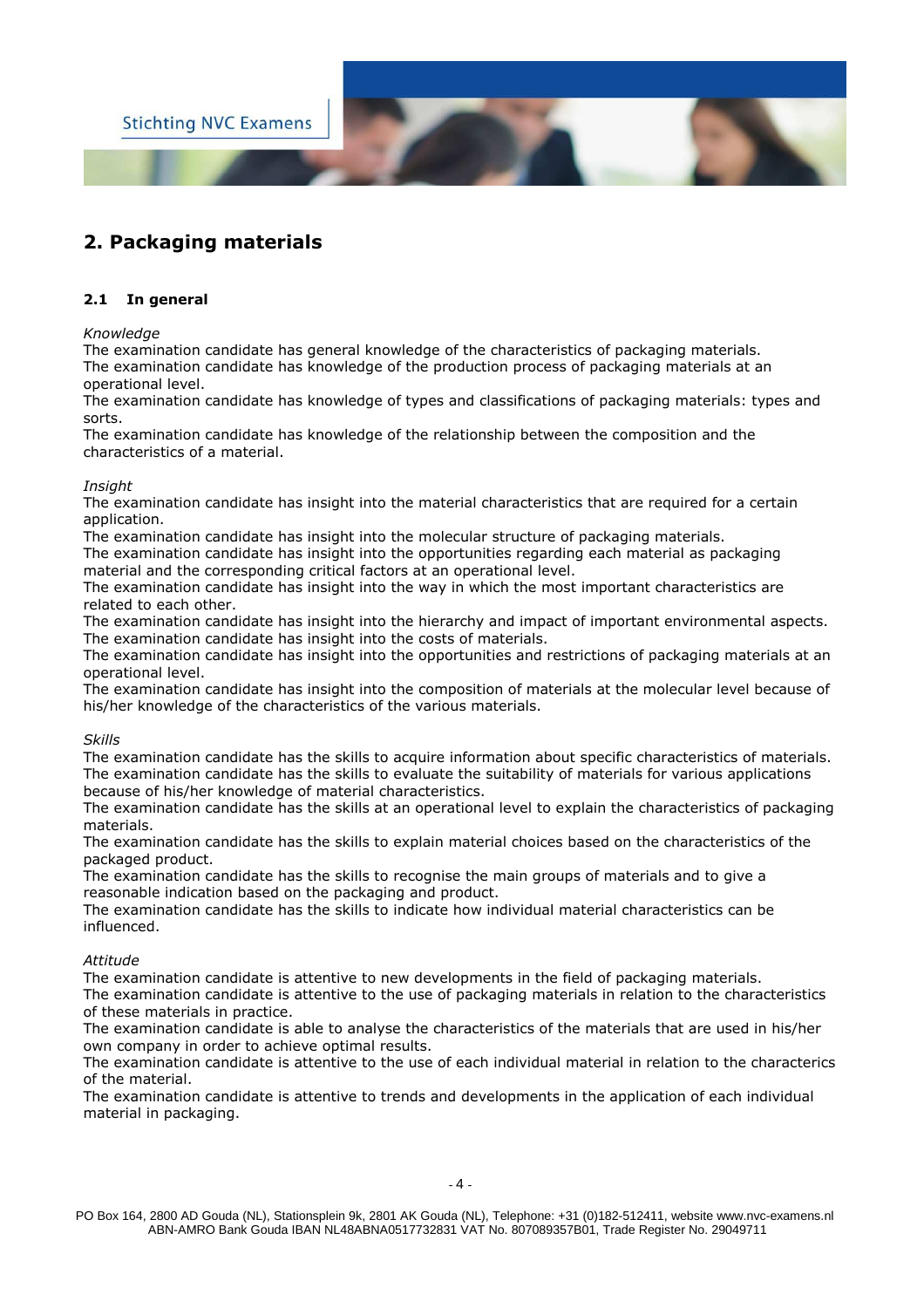

#### **2.2 Glass**

#### *Knowledge*

The examination candidate has knowledge of the composition of packaging glass.

The examination candidate has knowledge of the composition of packaging glass in respect of the desired colour.

The examination candidate has knowledge of the composition of packaging glass in relation to the possibilities of using it under hot conditions.

The examination candidate has knowledge of hot end and cold end coatings.

The examination candidate has knowledge of the influence of defects in the shape of packaging on the processing possibilities (unroundness, labelling of non-flat or non-cylindrical surfaces).

#### *Insight*

The examination candidate has insight into the relation between shape and strength of a glass package. The examination candidate has insight into in the weaker parts of a glass package.

The examination candidate has insight into the possibilities for decorating a glass package and/or adding information to it.

#### *Skills*

The examination candidate has the skills to classify defects (cold folds/whittle marks, etc.).

The examination candidate has the skills to detect possible glass defects when there are processing problems.

The examination candidate has the skills to make improvement proposals in the field of glass production and processing.

*Attitude* 

The examination candidate is attentive to new developments in the application of glass in packaging.

#### **2.3 Cardboard**

#### *Knowledge*

The examination candidate has knowledge of the common types of corrugated board and the various flute designations.

The examination candidate has knowledge of the common types of folding board (duplex) and solid board. The examination candidate has knowledge of the characteristics of cardboard types (stiffness, modulus, layflatness, compression, etc.).

The examination candidate has knowledge of the most suitable printing technologies and supplementary printing technologies for meeting the requirements for the exterior of a cardboard package.

The examination candidate has knowledge of failure mechanisms of cardboard boxes.

The examination candidate has knowledge of processing characteristics related to material composition and construction of the types of cardboard.

The examination candidate has knowledge of the most important parameters for choosing a suitable cardboard package.

The examination candidate has knowledge of specific aspects of paper and cardboard, like fibre direction, coating, score lines, score channels, glue pockets, etc.

#### *Insight*

The examination candidate has insight into the raw materials and additives that have a strong influence on the price and characteristics of the various types of cardboard.

The examination candidate has insight into the various possibilities of execution of cardboard packages and the consequences for the required amount of material.

The examination candidate has insight into common constructions in the cardboard industry.

The examination candidate has insight into the manufacturing processes and the possibilities and restrictions of cardboard types.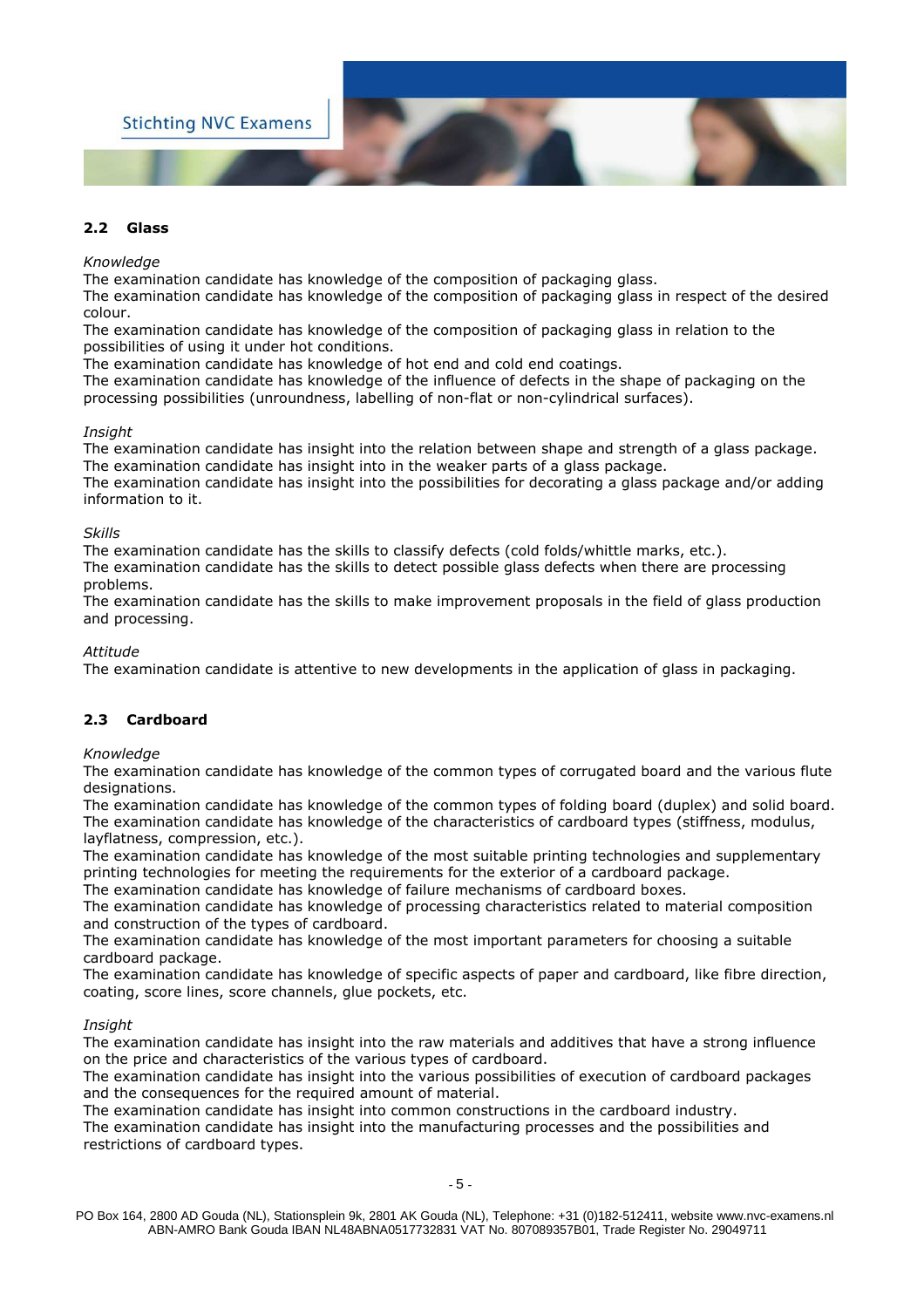

The examination candidate has insight into the many possibilities for combining different layers in order to improve the various characteristics, such as strength, stiffness, and appearance.

#### *Skills*

The examination candidate has the skills to recognise mistakes that could have been prevented. The examination candidate has the skills to recognise the various qualities of corrugated board (kraft, test liner, fluting, grey cardboard, the various flute designations, like B flute, E flute, F flute, etc.). The examination candidate has the skills to distinguish the various types of folding board in general. The examination candidate has the skills to direct producers in order to prevent mistakes.

#### **2.4 Plastics**

#### *Knowledge*

The examination candidate has knowledge of the plastics that are common in the world of packaging. The examination candidate has knowledge of plastic film: the manufacturing technology and application of film extrusion, calendering, blown film extrusion, stretching, shrink film, and bubble wrap.

The examination candidate has knowledge of rigid and semi-rigid packaging: the technology and application of extrusion, extrusion blow moulding, stretch blow moulding, injection moulding, injection blow-moulding, rotation moulding, foaming, and the various types of thermoforming (like vacuum forming).

The examination candidate has knowledge of combinations of product and plastic that do not tolerate each other.

The examination candidate has knowledge of sealing properties of plastic films.

The examination candidate has knowledge of the role plastics play in laminates with other plastics, paper, aluminium, and combinations of materials.

#### *Insight*

The examination candidate has insight into the characteristics of the various plastics (e.g. density, Emodulus, tensile strength, melting temperature, polarity) and the possibilities of influencing these by choosing a different manufacturing technology of different additives.

The examination candidate has insight into the application possibilities of the various plastics.

The examination candidate has insight into the costs of the various plastics.

The examination candidate has insight into the manufacturing technologies that can be used to create rigid packaging forms.

#### *Skills*

The examination candidate has the skills to evaluate a plastic on its applicability as packaging material based on his/her (basic) knowledge of the chemical composition of the various plastics.

The examination candidate has the skills to evaluate a plastic on its applicability as packaging material based on his/her (basic) knowledge of mechanical and thermal characteristics of plastic film and rigid plastic.

The examination candidate has the skills to name the manufacturing technologies of rigid and semi-rigid packaging.

The examination candidate has the skills to identify (in general) the type of plastic and manufacturing technology at the hand of a package.

The examination candidate has the skills to make a proposal for the composition of a laminate based on the desired material characteristics.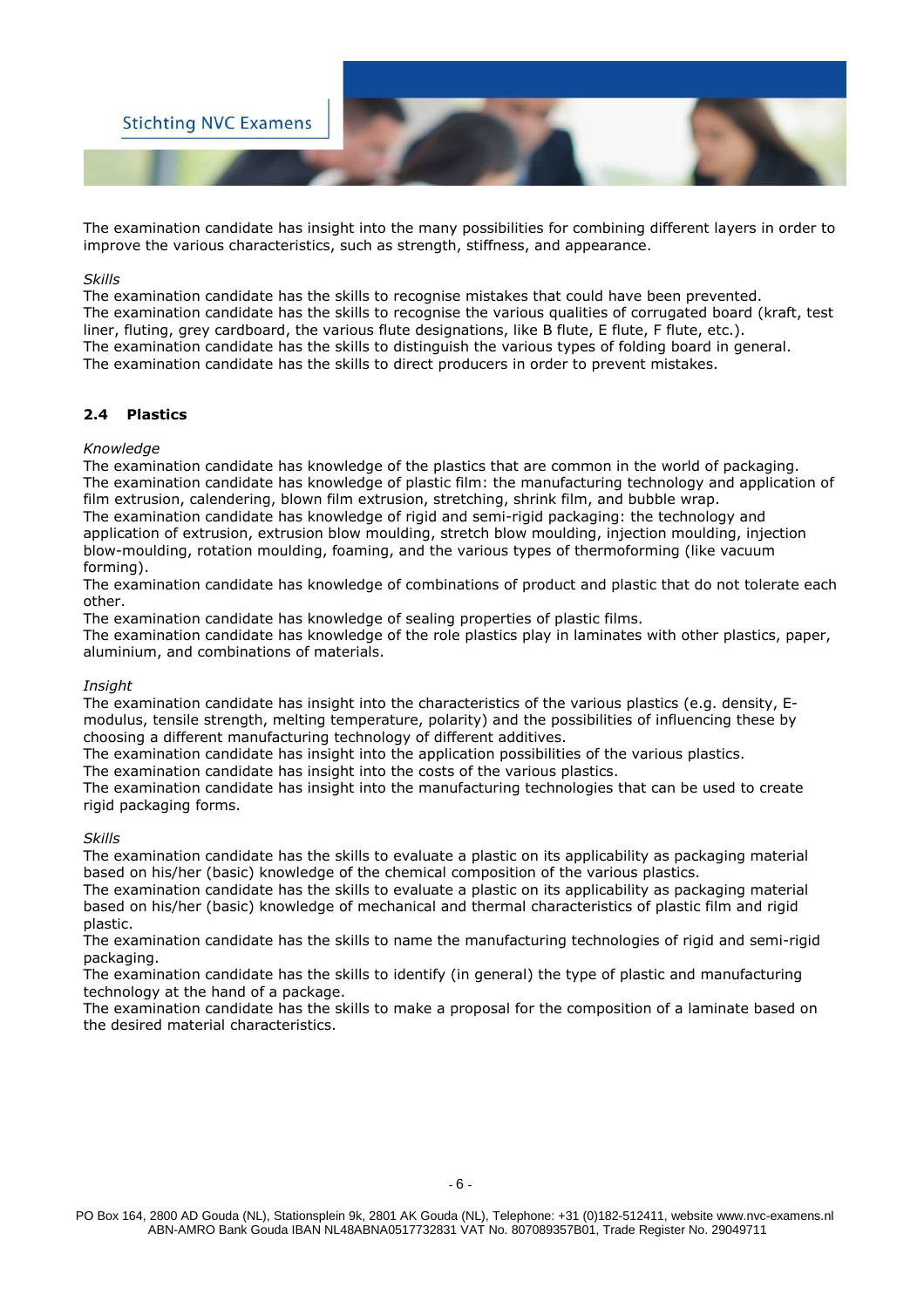

#### **2.5 Biopolymers**

#### *Knowledge*

The examination candidate has knowledge of the raw materials that are used for the production of biopolymers.

*Insight* 

The examination candidate has insight into the possibilities and limitations of biopolymers as packaging materials.

The examination candidate has insight into the various types of biopolymers and their raw materials. The examination candidate has insight into the processing characteristics of biopolymers compared with competing materials such as plastics.

The examination candidate has insight into the cost price of biopolymers.

The examination candidate has insight into the environmental characteristics of biopolymers. The examination candidate has insight into the possible application areas of biopolymers as packaging materials.

#### *Skills*

The examination candidate has the skills to explain the advantages and disadvantages of applying biopolymers in a certain situation.

#### **2.6 Metal**

#### *Knowledge*

The examination candidate has knowledge of the various metal types that are applied in packaging. The examination candidate has knowledge of common metal plate thickness of the base materials and wall thickness of metal packaging.

The examination candidate has knowledge of the role of the packaging shape on the process the metal packaging goes through (sterilisation, stacking, etc.).

The examination candidate has knowledge of the types of coatings that are applied to metal packaging. The examination candidate has knowledge of the processing and the surface coatings of metal packaging. The examination candidate has knowledge of the types of cans.

The examination candidate has knowledge of deep drawing and wall ironing technologies.

The examination candidate has knowledge of joining technologies like welding and seaming.

#### *Insight*

The examination candidate has insight into the processing characteristics of steel and aluminium and the mutual differences.

The examination candidate has insight into the application areas of common metal packaging (steel and aluminium).

The examination candidate has insight into the role of beaded edges, ribs, flanges, etc. for the strength and stiffness of metal packaging.

The examination candidate has insight into the necessity of putting surface coatings on metal packaging and into the ways this is done.

The examination candidate has insight into the various ways of putting information on metal packaging (printing, labelling, sleeving, etc.).

The examination candidate has insight into the costs of metal packaging.

#### *Skills*

The examination candidate has the skills to recognise types of metal.

The examination candidate has the skills to identify the type of can of a given package.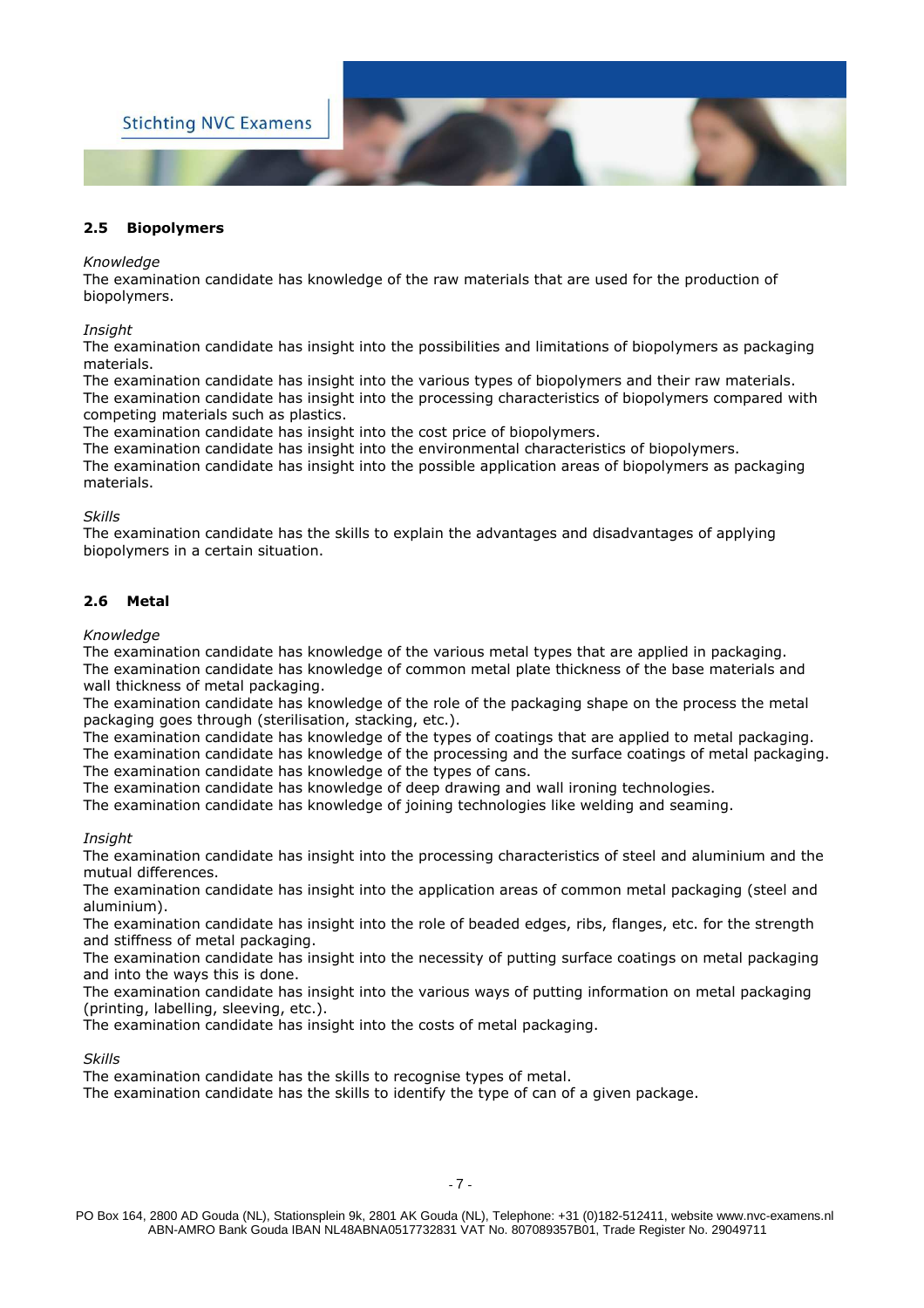

#### **2.7 Wood**

#### *Knowledge*

The examination candidate has knowledge of the most common types and qualities of wood that are used in the packaging industry.

The examination candidate has knowledge of common wooden pallets.

#### *Insight*

The examination candidate has insight into the possible applications of wood as a packaging material. The examination candidate has insight into the possibilities and restrictions of wooden packaging and packaging means.

*Skills* 

The examination candidate has the skills to identify the various types of pallets.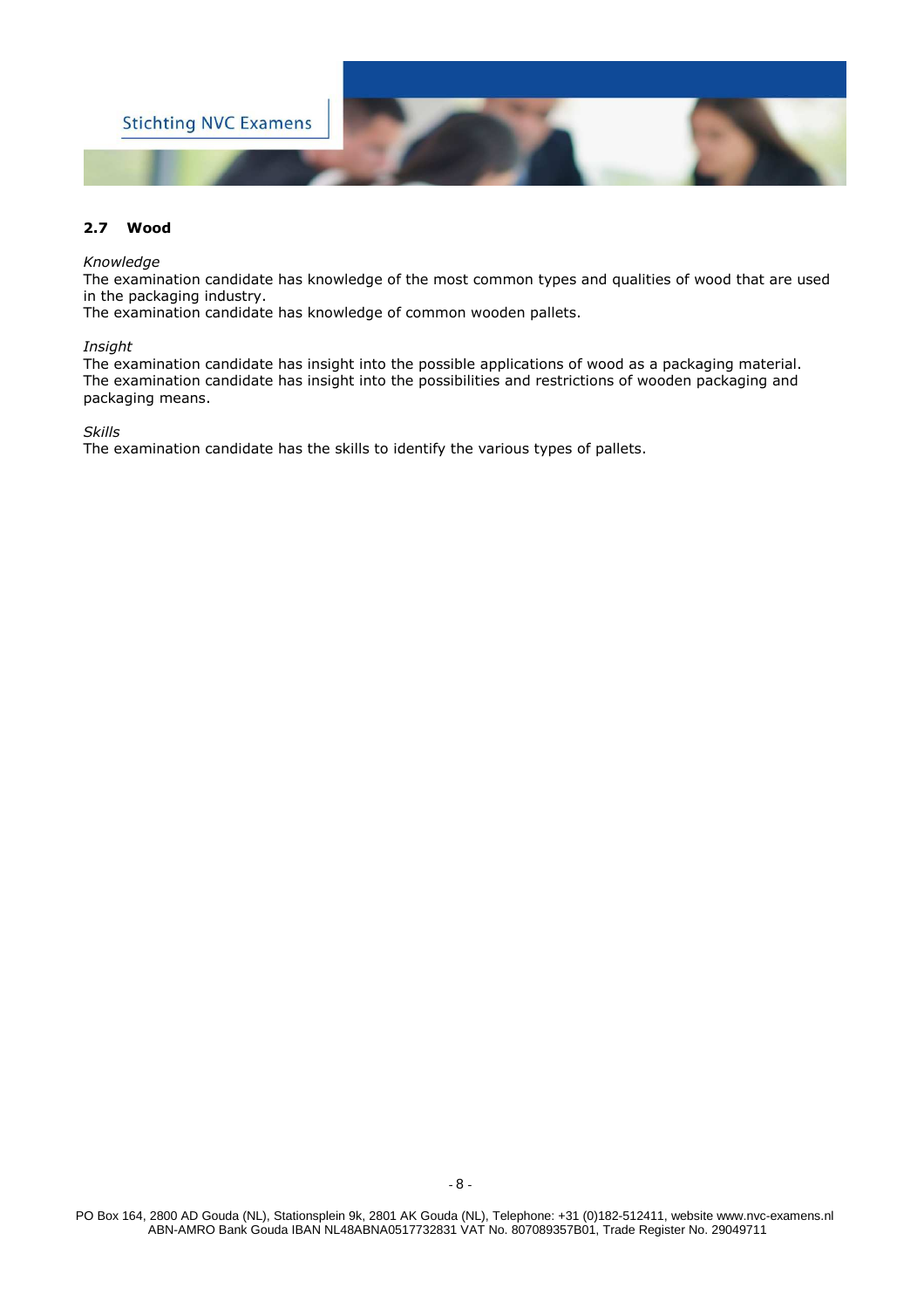

## **3. Packaging technology**

#### **3.1 Packaging manufacturing**

*Knowledge* 

The examination candidate has knowledge of raw materials of extraction, production, and auxiliary materials.

The examination candidate has knowledge of the processing of raw material to semimanufacture and end product; the manufacturing process.

The examination candidate has knowledge at an operational level of packaging measurements and closures.

The examination candidate has knowledge of the critical points in packages concerning the processing, manufacturing and transportation.

The examination candidate has knowledge of environmental aspects in packaging manufacture.

#### *Insight*

The examination candidate has insight at an operational level in respect to the manufacturing of packaging in relation to packaging applications.

#### *Skills*

The examination candidate has the skills at an operational level to explain the relationship between packaging type and packaging requirements.

The examination candidate has the skills at an operational level to explain the choice for the construction of a package.

#### *Attitude*

The examination candidate is critical about the choice of the packaging type.

The examination candidate is attentive to new developments in packaging manufacturing.

The examination candidate is attentive to the causes of possible problems in packaging manufacturing.

#### **3.2 Packaging converting**

#### *Knowledge*

The examination candidate has knowledge at an operational level of the packaging converting processes. The examination candidate has knowledge at an operational level of surface treatments.

#### **3.3 Packaging processing**

#### **3.3.1 In general**

*Knowledge* 

The examination candidate has knowledge of the components of the packaging line.

The examination candidate has knowledge of the overall operating principles of the components of the packaging line.

The examination candidate has knowledge at an operational level of the general principles of mechanisation.

The examination candidate has knowledge at an operational level of the methods for dosing and weighing. The examination candidate has general knowledge of the methods and operational principles of machines for forming, filling, and sealing.

The examination candidate has knowledge at an operational level of the various packaging systems.

PO Box 164, 2800 AD Gouda (NL), Stationsplein 9k, 2801 AK Gouda (NL), Telephone: +31 (0)182-512411, website www.nvc-examens.nl ABN-AMRO Bank Gouda IBAN NL48ABNA0517732831 VAT No. 807089357B01, Trade Register No. 29049711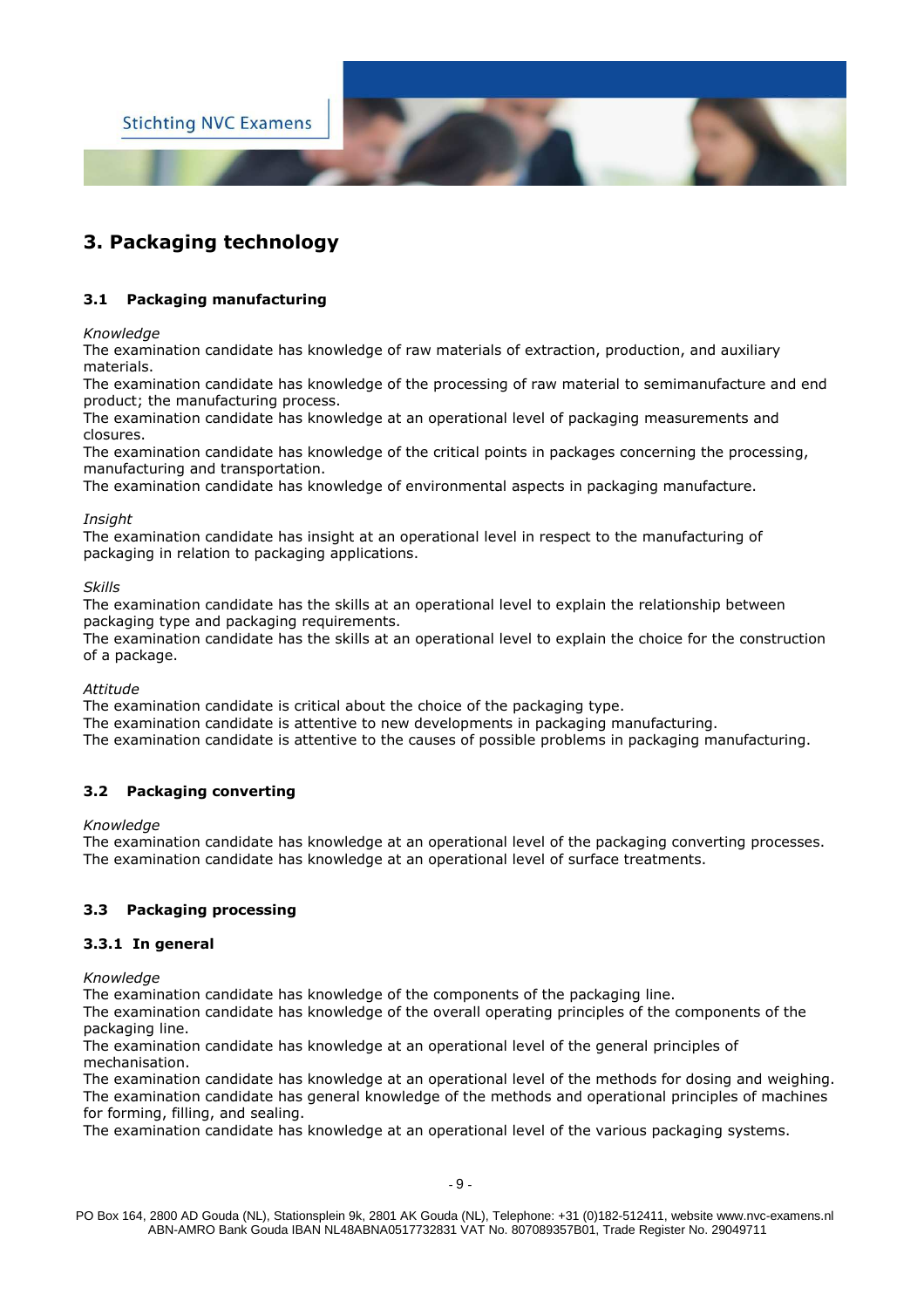

*Insight* 

The examination candidate has insight into the overall operational principles of the components of a packaging line.

The examination candidate has general insight into the common speeds of packaging lines.

#### *Skills*

The examination candidate has the skills to describe a packaging line and name the various sequences at an operational level.

#### *Attitude*

The examination candidate is attentive to the developments in the field of packaging lines.

#### **3.3.2 Specific**

*Knowledge* 

The examination candidate has knowledge of labelling, printing, and coding.

The examination candidate has knowledge of welding, sealing, and gluing.

The examination candidate has knowledge at an operational level of incoming material control, quality aspects, tolerances, and specifications.

The examination candidate has knowledge at an operational level of the most common defects – critical points.

The examination candidate has knowledge of the printing technologies: relief printing, offset printing, gravure printing, and screen printing.

The examination candidate has knowledge of additional printing technologies like embossing, foil stamping, and applying varnish.

The examination candidate has knowledge of the criteria, guidelines, and considerations for the choice of a printing technology.

The examination candidate has knowledge of environmental aspects with regard to printing, types of ink, prepress, and printing quality.

The examination candidate has knowledge of the various types of adhesives and their characteristics. The examination candidate has knowledge of the relation between the choice of glue and the force of adhesion.

The examination candidate has knowledge of dispensing systems for adhesives.

#### *Insight*

The examination candidate has insight into the possibilities of printing packaging materials/packages and the corresponding critical factors.

The examination candidate has insight into developments in the various printing technologies for packaging materials.

The examination candidate has insight at an operational level into the technical restrictions or processing problems that certain packaging types can have.

The examination candidate has insight into the various types of adhesives for the various packaging materials, products, and applications.

#### *Skills*

The examination candidate has the skills to recognise printing technologies on packages, judge prints, and indicate critical points.

The examination candidate has the skills to indicate which type of adhesive is suitable for the various packaging materials.

*Attitude*

The examination candidate is attentive to trends and developments in packaging printing. The examination candidate is critical about the choice of printing technology.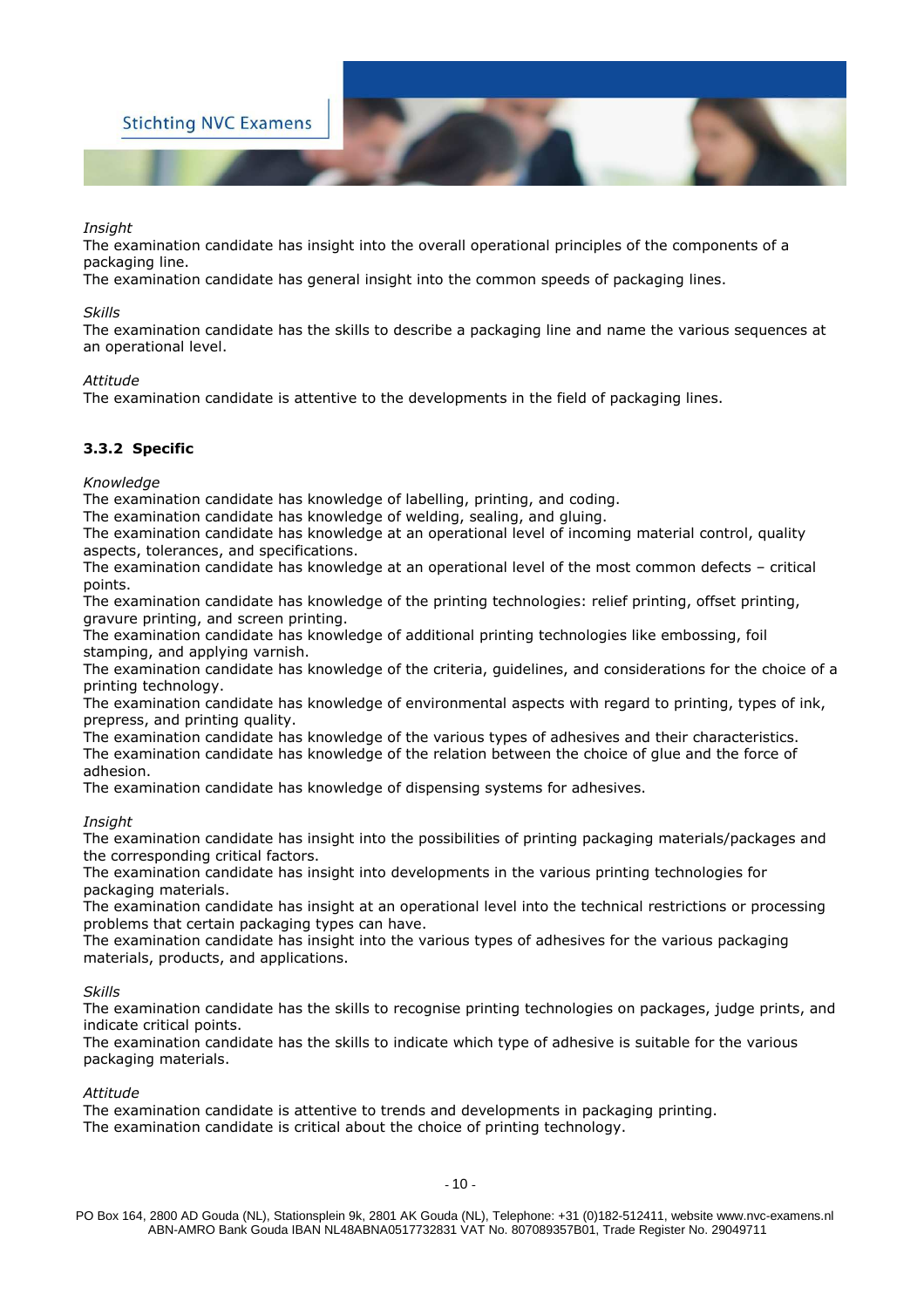

## **4. Business administration**

#### **4.1 Marketing**

#### *Knowledge*

The examination candidate has knowledge of the basic principles of marketing.

The examination candidate has knowledge of the terminology used in marketing.

The examination candidate has knowledge of the role of the communication value of packaging.

The examination candidate has knowledge of the importance of branding.

#### *Insight*

The examination candidate has insight into the basic principles of marketing.

The examination candidate has insight into the breadth of the field of marketing.

The examination candidate has insight into the policy, strategies, and objectives that are set by marketing.

The examination candidate has insight into the possibilities of using packaging for marketing objectives.

#### *Skills*

The examination candidate has the skills to translate the basic principles of marketing to packaging. The examination candidate has the skills to function as a discussion partner for the marketer.

#### **4.2 Operational management**

#### **4.2.1 Physical distribution**

#### *Knowledge*

The examination candidate has knowledge at an operational level of transport units.

The examination candidate has knowledge at an operational level of methods of internal transport.

The examination candidate has knowledge at an operational level of methods of external transport. The examination candidate has knowledge of the collo modular system.

The examination candidate has knowledge of measurements of means of transport in his/her home country and abroad.

The examination candidate has knowledge of types, sizes, and models of pallets and the corresponding advantages and disadvantages.

#### *Insight*

The examination candidate has insight at an operational level into the requirements for packaging based on the distribution channel.

#### *Skills*

The examination candidate has the skills to evaluate the consequences for distribution of new packaging. The examination candidate has the skills to indicate the basic form of logistics for each package. The examination candidate has the skills to indicate the information system a package requires for distribution and to work with this system.

The examination candidate has the skills to set up tracking and tracing for packaged products.

#### *Attitude*

The examination candidate is attentive to new developments in the field of distribution.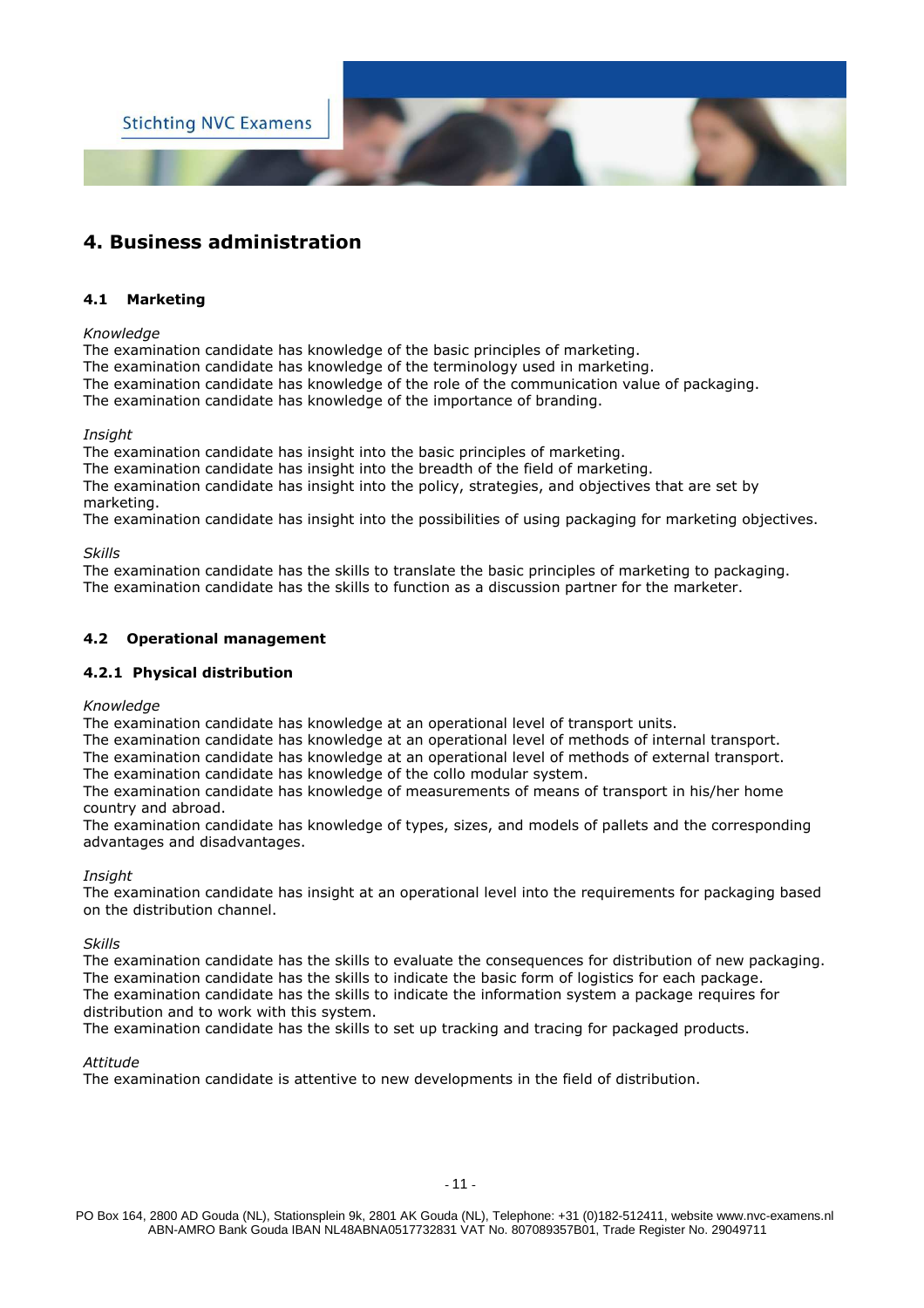

#### **4.2.2 Product and packaging specifications and procurement**

#### *Knowledge*

The examination candidate has knowledge at an operational level of the relationships and

interdependencies among product, packaging, and marketing.

The examination candidate has knowledge of the basic principles of procurement.

The examination candidate has knowledge of specifications.

The examination candidate has knowledge of the main conditions specifications have to meet.

#### *Insight*

The examination candidate has insight into the consequences of product, production process, and means of preservation on packaging requirements.

The examination candidate has insight into the role of functional specifications.

The examination candidate has insight at an operational level into the complex relationship between product, production process, and packaging requirements.

The examination candidate has insight into the importance of good specifications.

#### *Skills*

The examination candidate has the skills to read and check specifications for (the procurement of) materials and packaging.

#### *Attitude*

The examination candidate is critical about formulating adequate specifications.